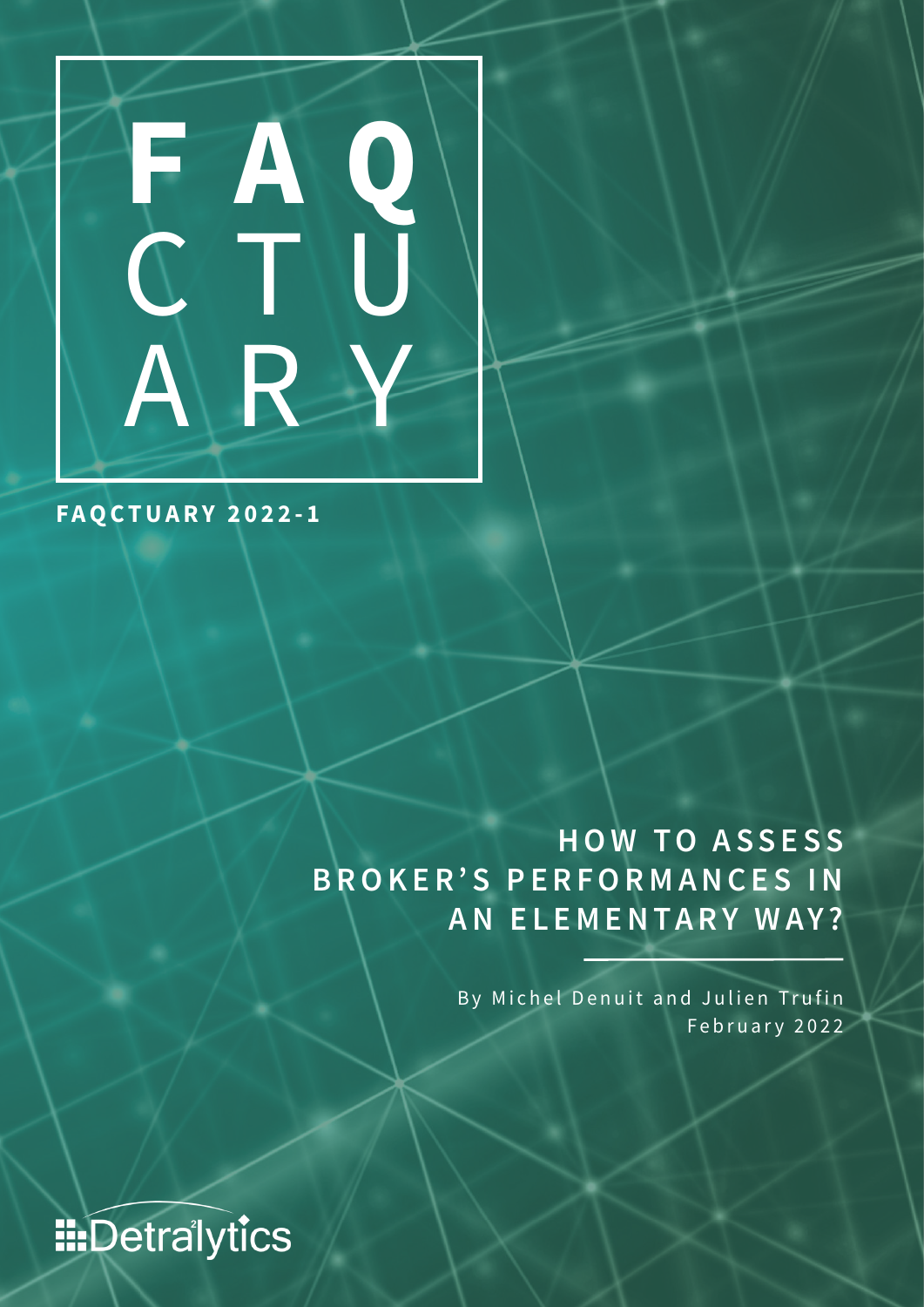#### DISCLAIMER

The content of the FAQctuary's is for a pedagogical use only. Each business case is so specific that a careful analysis of the situation is needed before implementing a possible solution. Therefore, Detralytics does not accept any liability for any commercial use of the present document. Of course, the entire team remain available if the techniques presented in this FAQctuary required your attention.

> **Detralytics** Rue Belliard/Belliardstraat 2 1040 Brussels www.detralytics.com info@detralytics.eu

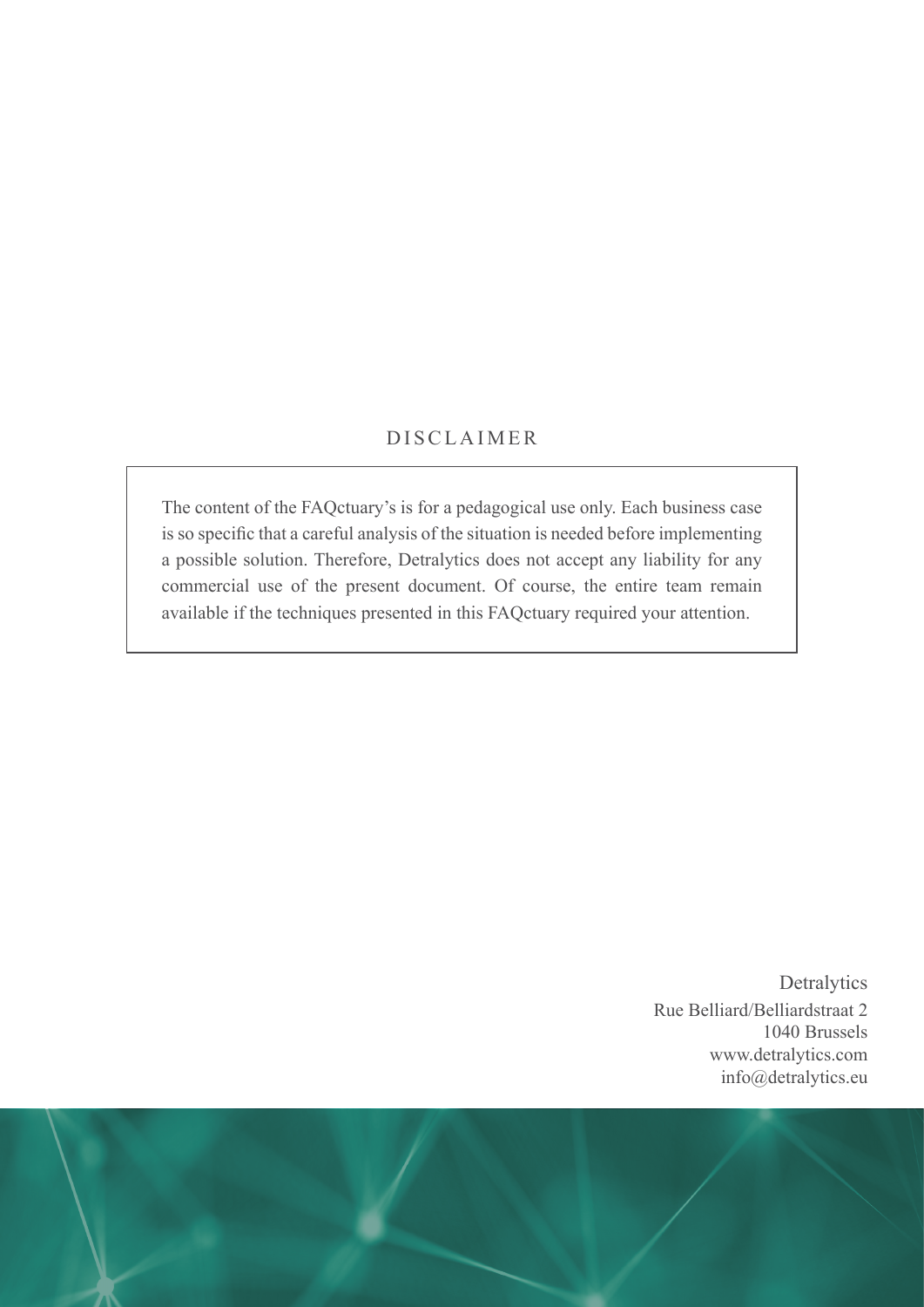#### ABSTRACT

In order to rate intermediaries, Detralytics has developed a credibility model separating pure randomness from structural differences in loss ratios. The output results in a reliability index quantifying the confidence one can place on underwriting experience for a particular intermediary (based on the credibility coefficient) and a performance index assessing the quality of the intermediary's production (based on the credibility predictor of individual random effects). In this note, an elementary approach is proposed, treating the broker's efficiency level as a fixed effect (rather than a random effect in credibility). This provides the actuary with a preliminary ranking pointing to the ineffective intermediaries.

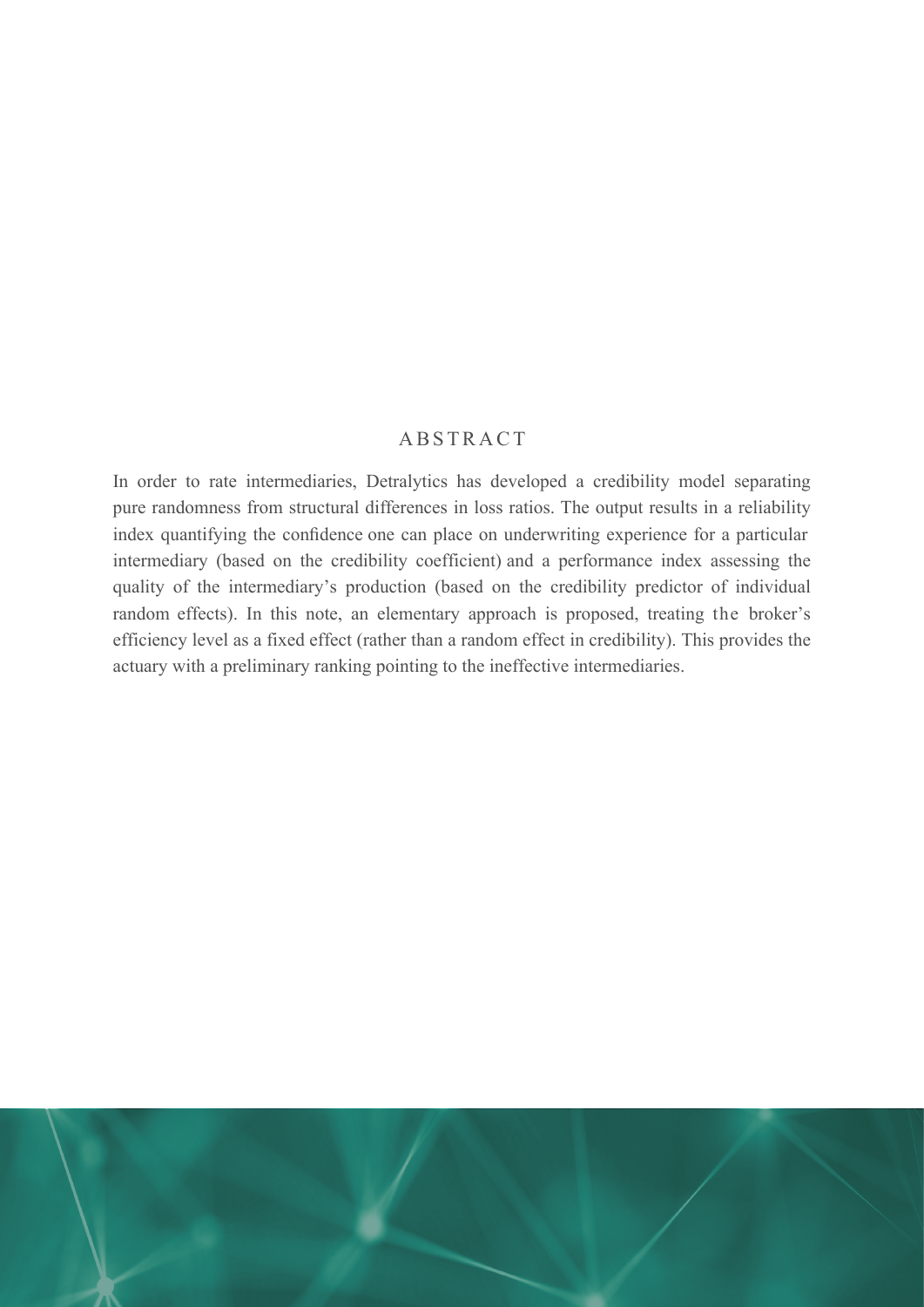# **Contents**

| 1 Context              |                |
|------------------------|----------------|
| 2 Assumptions          | $\mathbf{1}$   |
| 3 Estimation           | $\mathbf{1}$   |
| 4 Confidence intervals | $\overline{2}$ |
| 5 Statistical test     | $\overline{2}$ |
| 6 Numerical example    | $\overline{2}$ |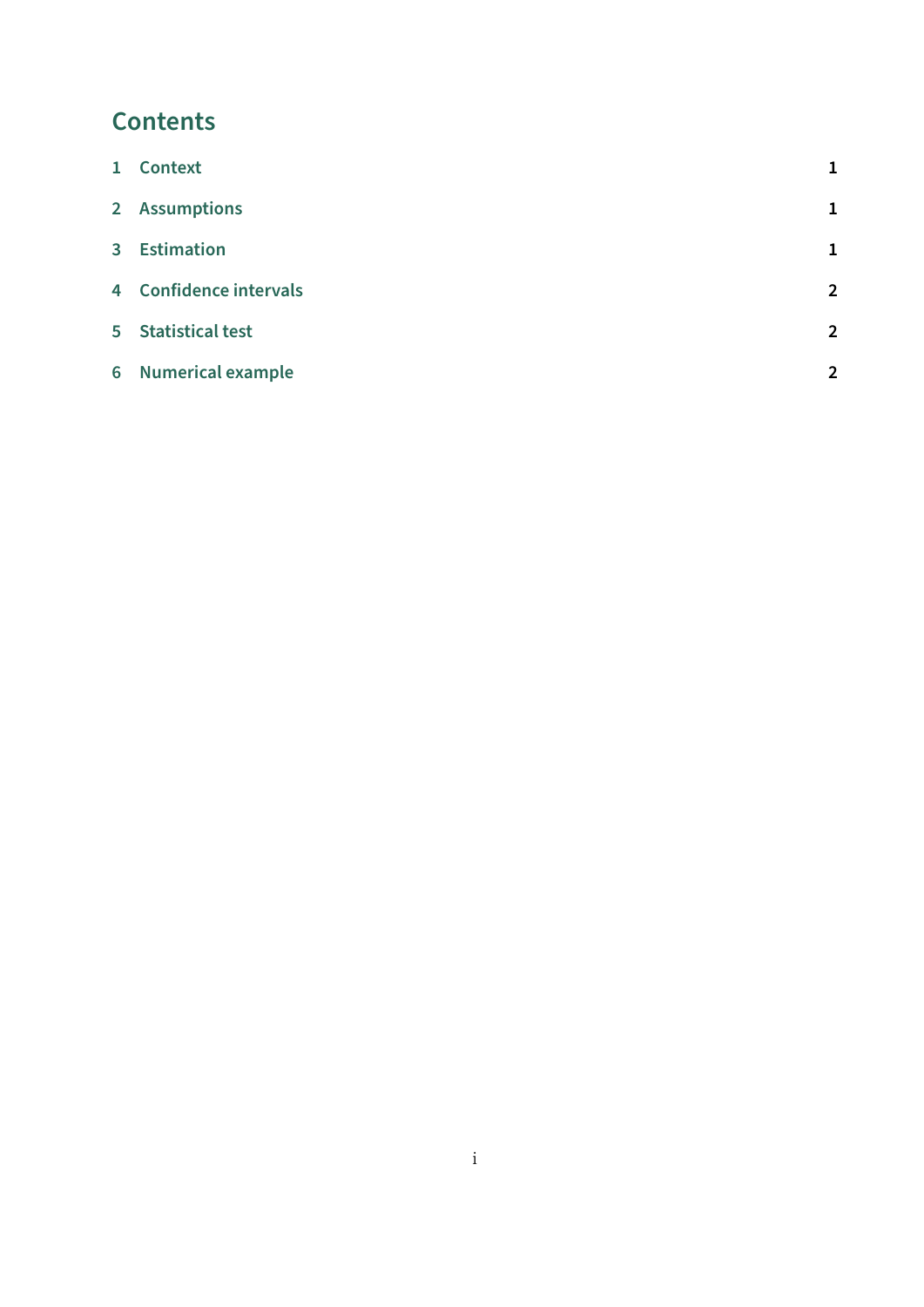#### <span id="page-4-0"></span>**1 Context**

Consider *B* brokers. For each broker *b*,  $b = 1, \ldots, B$ , we denote by  $S_{b1}, \ldots, S_{bn_b}$  and  $P_{b1}, \ldots, P_{bn_b}$  the annual claim amounts and technical premiums, respectively, where  $n_b$ denotes the number of years of observation. The corresponding loss ratios are given by  $Y_{bj} = \frac{S_{bj}}{P_{bi}}$  $\frac{B_{bj}}{P_{bj}}$ ,  $b = 1, ..., B$  and  $j = 1, ..., n_b$ .

## <span id="page-4-1"></span>**2 Assumptions**

We make the following assumptions:

(A1) The loss ratio  $Y_{bj}$  is distributed as follows:

<span id="page-4-3"></span>
$$
Y_{bj} \sim Nor\left(\theta_b, \frac{\sigma^2}{P_{bj}}\right). \tag{2.1}
$$

- (A2) For a given broker *b*, the loss ratios  $Y_{b1}, \ldots, Y_{bn_b}$  are independent.
- (A3) The loss ratios of 2 different brokers are independent, that is,  $(Y_{b1},...,Y_{bn_b})$  and  $(Y_{b'1}, \ldots, Y_{b'n_{b'}})$  are independent for  $b \neq b'$ .

The assumption A1 is reasonable when the brokers under consideration have sufficiently large business volume. Notice that the Normal distribution can be replaced with the Student's t-distribution in case the loss ratios have heavier tails.

# <span id="page-4-2"></span>**3 Estimation**

Let  $w_{bj} = P_{bj}$ , so that [\(2.1\)](#page-4-3) can be rewritten as

$$
Y_{bj} \sim Nor\left(\theta_b, \frac{\sigma^2}{w_{bj}}\right).
$$

We recognize a standard linear regression so that using least squares (or maximum likelihood estimation) gives the following estimates for  $\theta_b$  and  $\sigma^2$ :

<span id="page-4-4"></span>
$$
\widehat{\theta}_b = \frac{\sum_{j=1}^{n_b} w_{bj} Y_{bj}}{\sum_{j=1}^{n_b} w_{bj}}, \quad b = 1, \dots, B,
$$
\n(3.1)

$$
\hat{\sigma}^2 = \frac{1}{N-B} \sum_{b=1}^{B} \sum_{j=1}^{n_b} w_{bj} \left( Y_{bj} - \hat{\theta}_b \right)^2, \qquad (3.2)
$$

where  $N = \sum_{b=1}^{B} n_b$  is the total number of observations.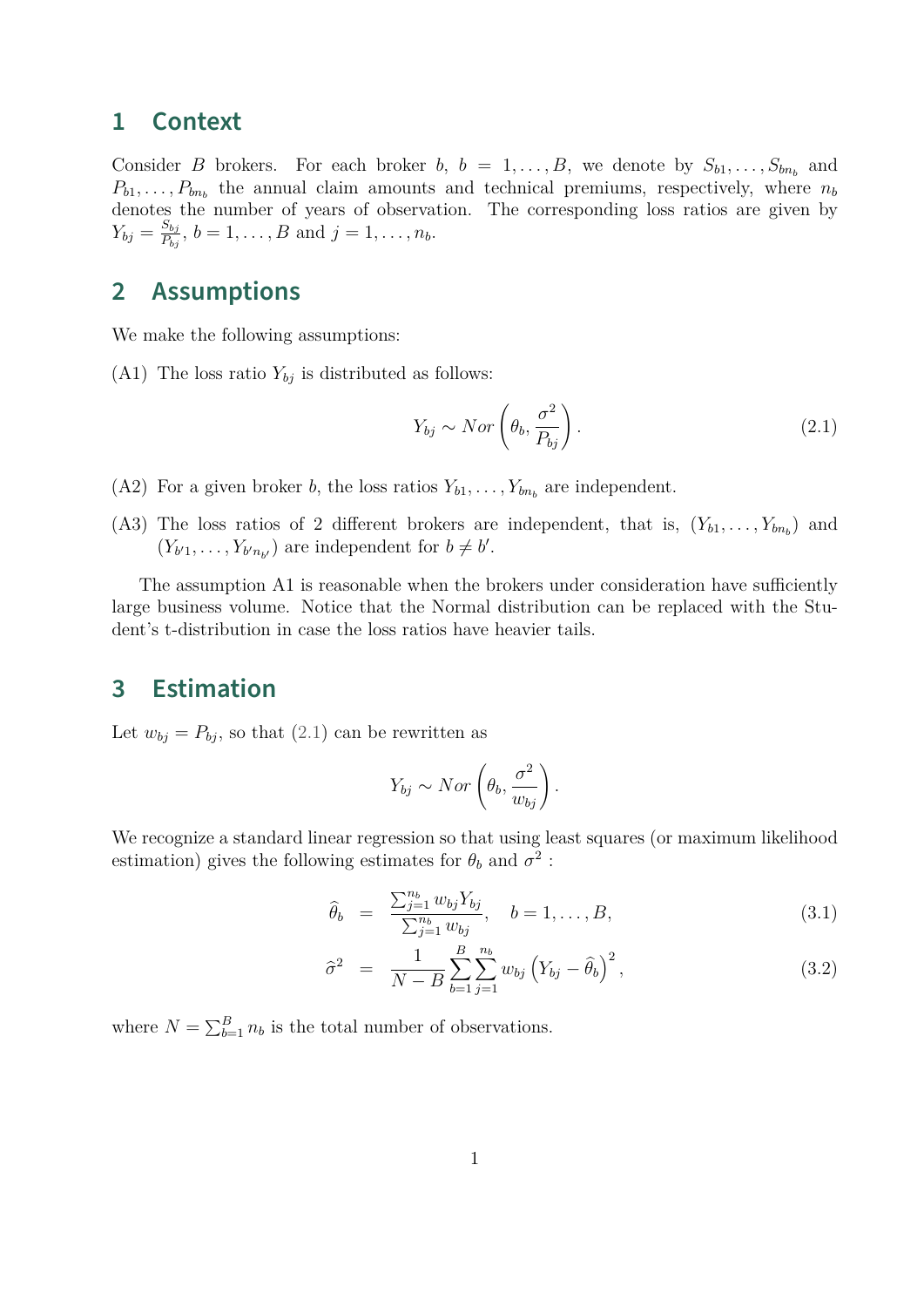### <span id="page-5-0"></span>**4 Confidence intervals**

From assumptions A1 and A2, the expression [\(3.1\)](#page-4-4) for  $\hat{\theta}_b$  directly leads to

$$
\hat{\theta}_b \sim Nor\left(\theta_b, \frac{\sigma^2}{\sum_{j=1}^{n_b} w_{bj}}\right). \tag{4.1}
$$

Hence, for  $\alpha \in (0,1)$ , a  $(1-\alpha)$  confidence interval can be established for  $\theta_b$ , that is,

$$
CI_{1-\alpha}^{\theta_b} = \left[ \hat{\theta}_b - z_{\alpha/2} \frac{\hat{\sigma}}{\sqrt{\sum_{j=1}^{n_b} w_{bj}}} , \hat{\theta}_b + z_{\alpha/2} \frac{\hat{\sigma}}{\sqrt{\sum_{j=1}^{n_b} w_{bj}}} \right],
$$
(4.2)

where  $z_{\alpha/2}$  is the percentile at a confidence level  $1-\alpha/2$  for the standard Normal distribution. A typical value for  $\alpha$  is 5%, which gives

$$
CI_{95\%}^{\theta_b} = \left[ \hat{\theta}_b - 1.96 \frac{\hat{\sigma}}{\sqrt{\sum_{j=1}^{n_b} w_{bj}}}, \hat{\theta}_b + 1.96 \frac{\hat{\sigma}}{\sqrt{\sum_{j=1}^{n_b} w_{bj}} \right].
$$
 (4.3)

# <span id="page-5-1"></span>**5 Statistical test**

Consider the null hypothesis  $H_0: \theta_b \leq 1$ . This hypothesis means that broker *b* attracts policyholders that are less risky than their risk classes. In a word, broker *b* can then be seen as a good business provider. The null hypothesis will be rejected at the level  $\alpha \in (0,1)$  when

$$
\widehat{\theta}_b > 1 + z_\alpha \frac{\widehat{\sigma}}{\sqrt{\sum_{j=1}^{n_b} w_{bj}}},\tag{5.1}
$$

where  $z_\alpha$  is the percentile at a confidence level  $1 - \alpha$  for the standard Normal distribution. Selecting  $\alpha = 5\%$ , the null will be rejected when

<span id="page-5-3"></span>
$$
\hat{\theta}_b > 1 + 1.645 \frac{\hat{\sigma}}{\sqrt{\sum_{j=1}^{n_b} w_{bj}}}.
$$
\n(5.2)

Of course, the message given here is very simple. On the one hand, the model presented here should be used as a first approach and contains many limitations. On the other hand, in practice, further analysis should be conducted in order to understand the reasons why some brokers appear to be less efficient than others.

### <span id="page-5-2"></span>**6 Numerical example**

We consider the following parameters:

- $B = 100$ : there are 100 brokers;
- $n_b = 5$  for every  $b = 1, \ldots, B$ : every broker has been observed during 5 years;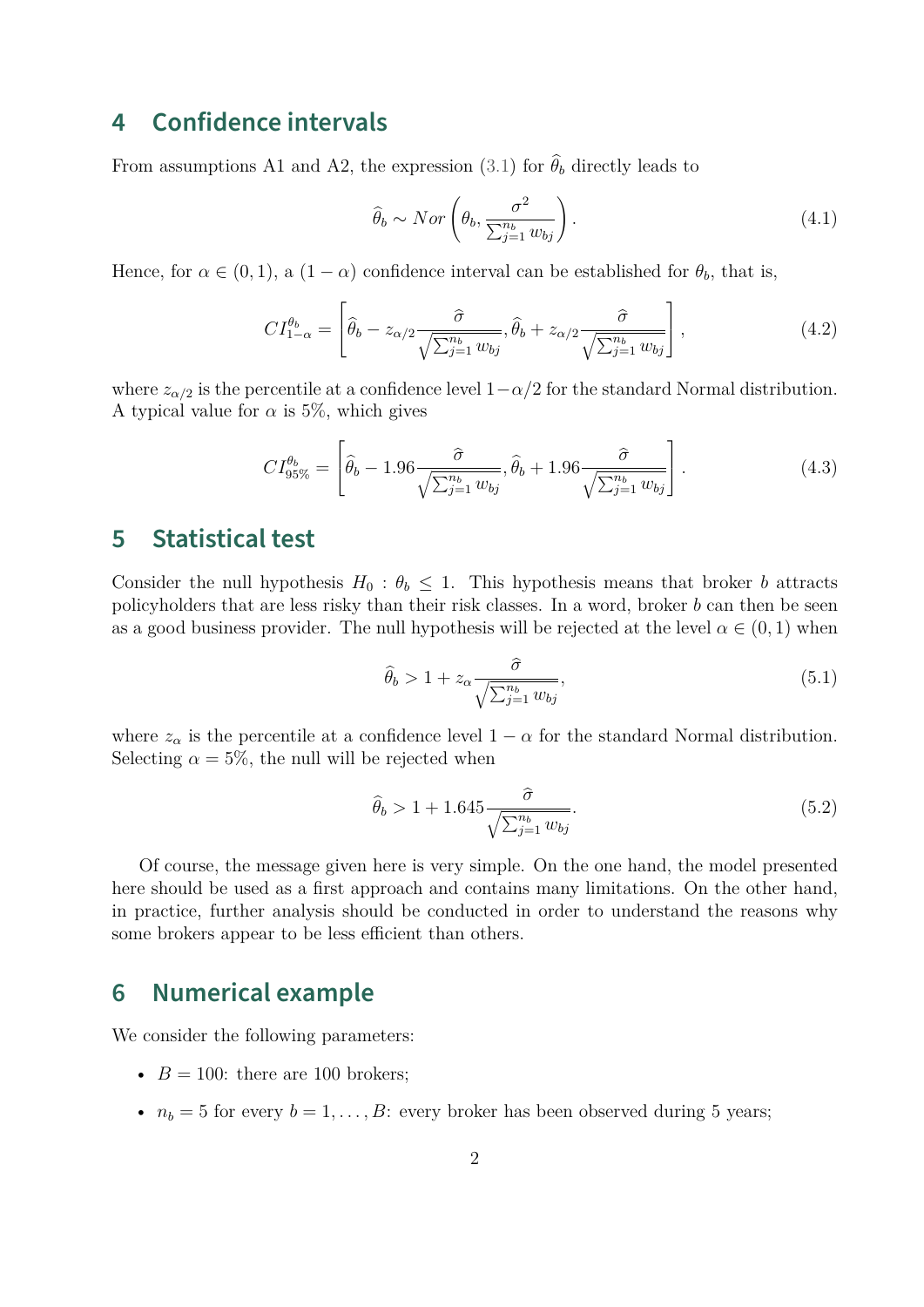<span id="page-6-0"></span>

Figure 1: Simulated loss ratios for brokers  $b = 1$ ,  $b = 33$ ,  $b = 66$  and  $b = 100$ .

- $w_{bj} = 1$  for every  $b = 1, ..., B$  and  $j = 1, ..., n_b$ ;
- $\sigma = 0.25;$
- $\theta_b = 0.5 + (b-1) \times 0.01$ : the brokers are increasingly inefficient (from  $\theta_1 = 0.5$  for the first broker to  $\theta_B = 1.49$  for the last one).

For each broker *b*, we simulate the corresponding loss ratios  $Y_{bj}$ . Figure [1](#page-6-0) shows the simulated loss ratios for 4 brokers.

We get  $\hat{\sigma} = 0.254677$ . In particular, inequality [\(5.2\)](#page-5-3) becomes

<span id="page-6-1"></span>
$$
\hat{\theta}_b > 1 + 1.645 \times \frac{0.254677}{\sqrt{5}} = 1.187357. \tag{6.1}
$$

In Figure [2,](#page-7-0) the black points represent the true values  $\theta_b$ , the other points the estimates  $\hat{\theta_b}$ and the gray horizontal bars the corresponding confidence intervals at 95%. The vertical red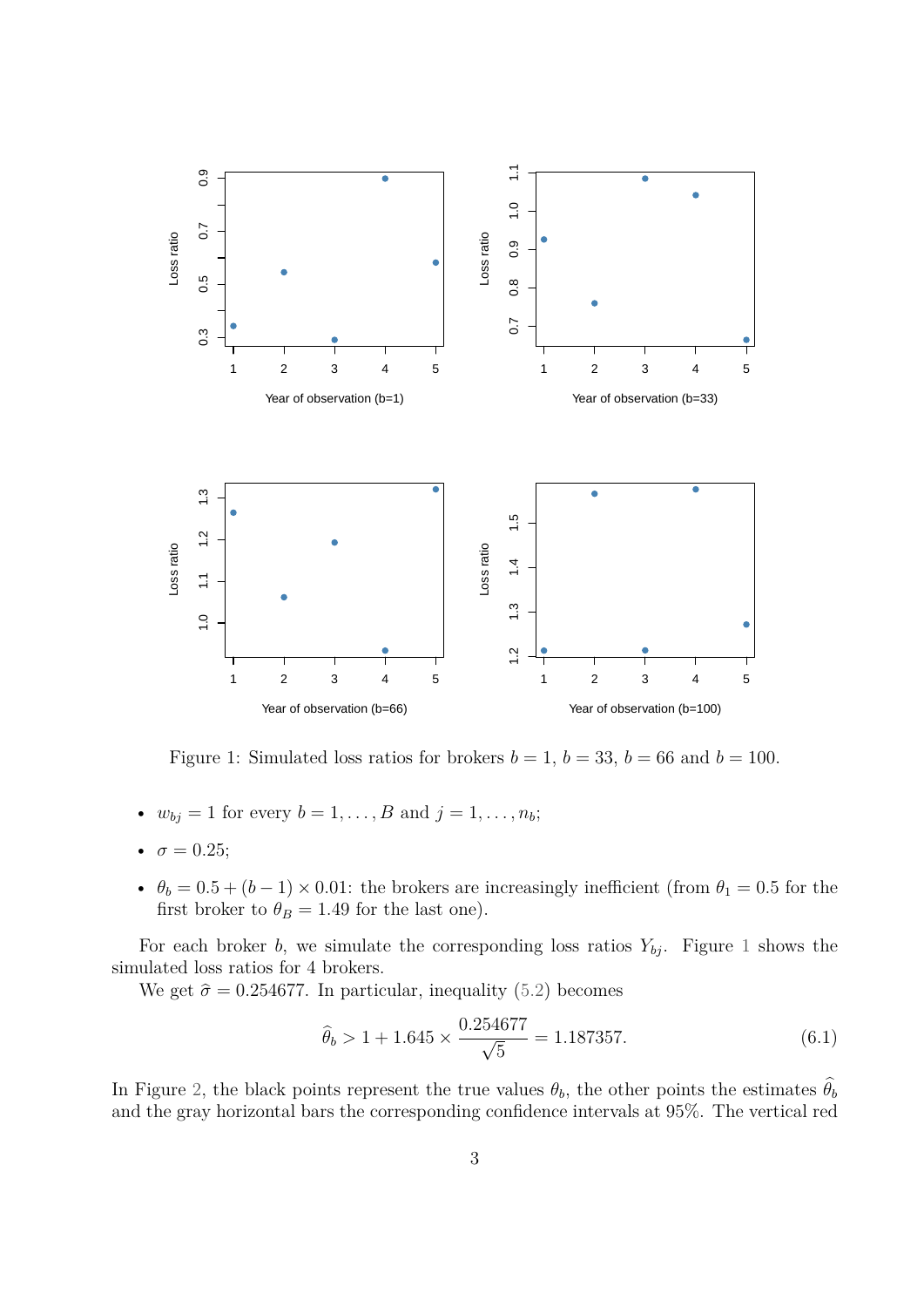<span id="page-7-0"></span>

Figure 2: Black points:  $\theta_b$ , green points:  $\hat{\theta_b} \leq 1$ , orange points:  $1 < \hat{\theta_b} \leq 1.187357$ , red points:  $\theta_b > 1.187357$ , horizontal bars: confidence intervals at 95%, vertical red dotted line: the threshold 1*.*187357 in [\(6.1\)](#page-6-1).

dotted line corresponds to the lower bound 1.187357 for  $\hat{\theta}_b$  that is obtained in [\(6.1\)](#page-6-1). The red points represent the brokers for which the null hypothesis  $\theta_b \leq 1$  is rejected while the orange points are the brokers for which  $1 < \hat{\theta}_b \leq 1.187357$ , i.e. the brokers that seem to be less efficient but for which one cannot reject the fact that they are actually efficient. Finally, the blue points are the brokers with  $\hat{\theta}_b \leq 1$ . It is interesting to notice that the brokers for which we reject  $H_0$  are indeed brokers with  $\theta_b > 1$ .

In Figure [3,](#page-8-0) we depict the results for  $n<sub>b</sub> = 10$ , i.e. when we double the number of years of observations. As expected, the confidence intervals are smaller than when  $n_b = 5$ .

Finally, in Figure [4,](#page-9-0) we depict the results for  $\sigma = 0.5$ , i.e. when we double the standard deviations of the loss ratios. Of course, since we increase the volatility of the loss ratios, we increase the uncertainty around the estimates.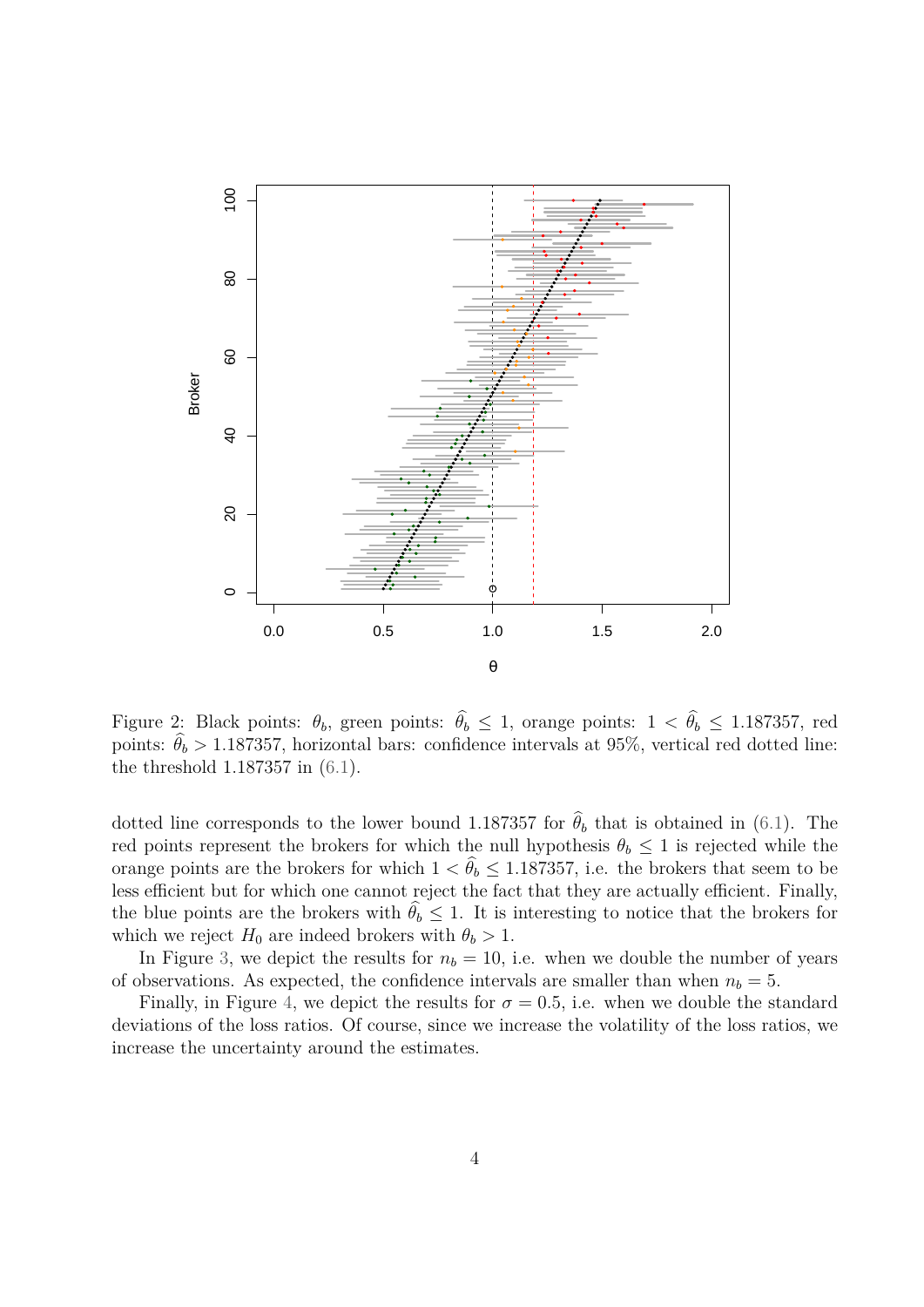<span id="page-8-0"></span>

Figure 3: Results for  $n_b = 10$ .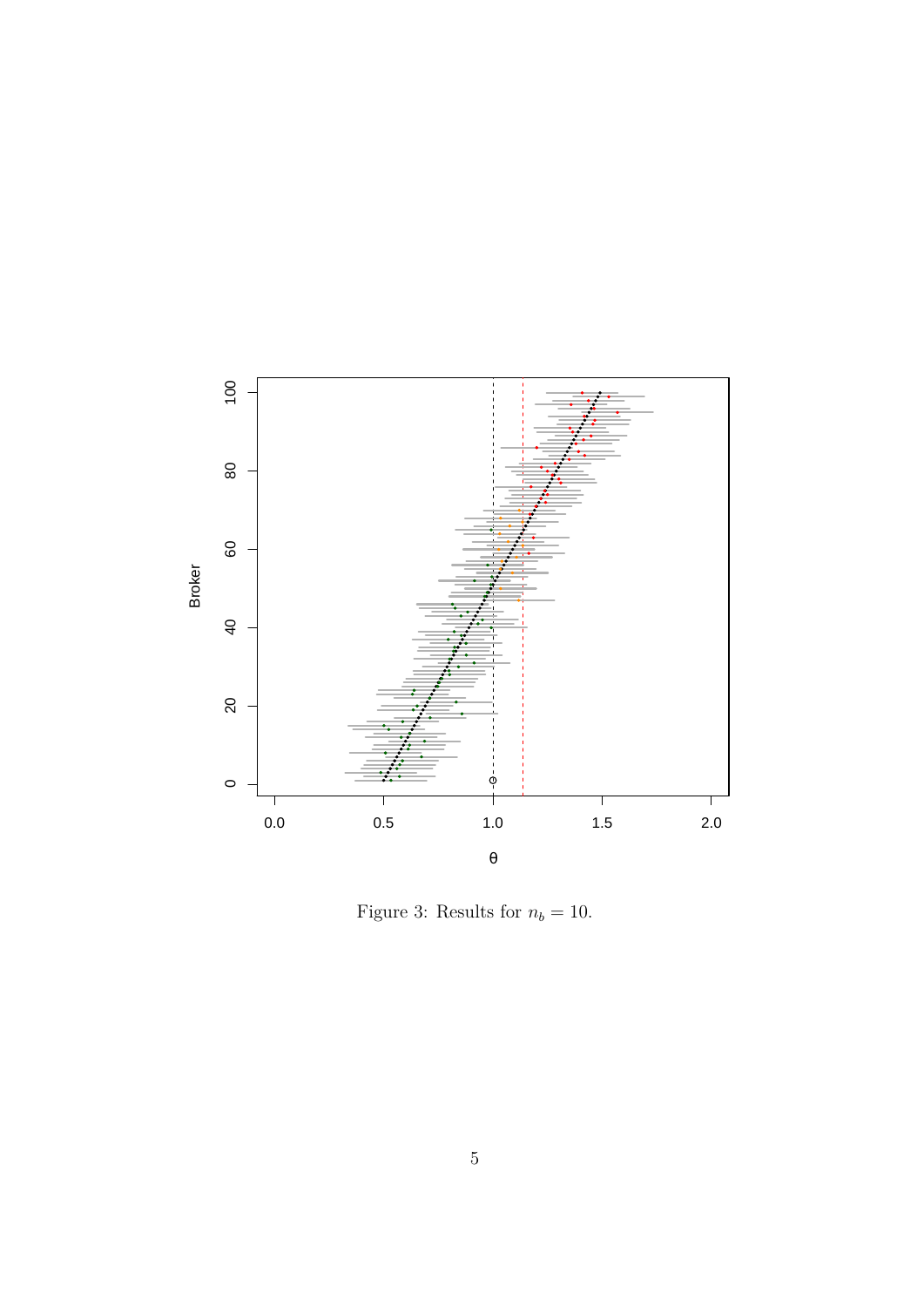<span id="page-9-0"></span>

Figure 4: Results for  $\sigma = 0.5$ .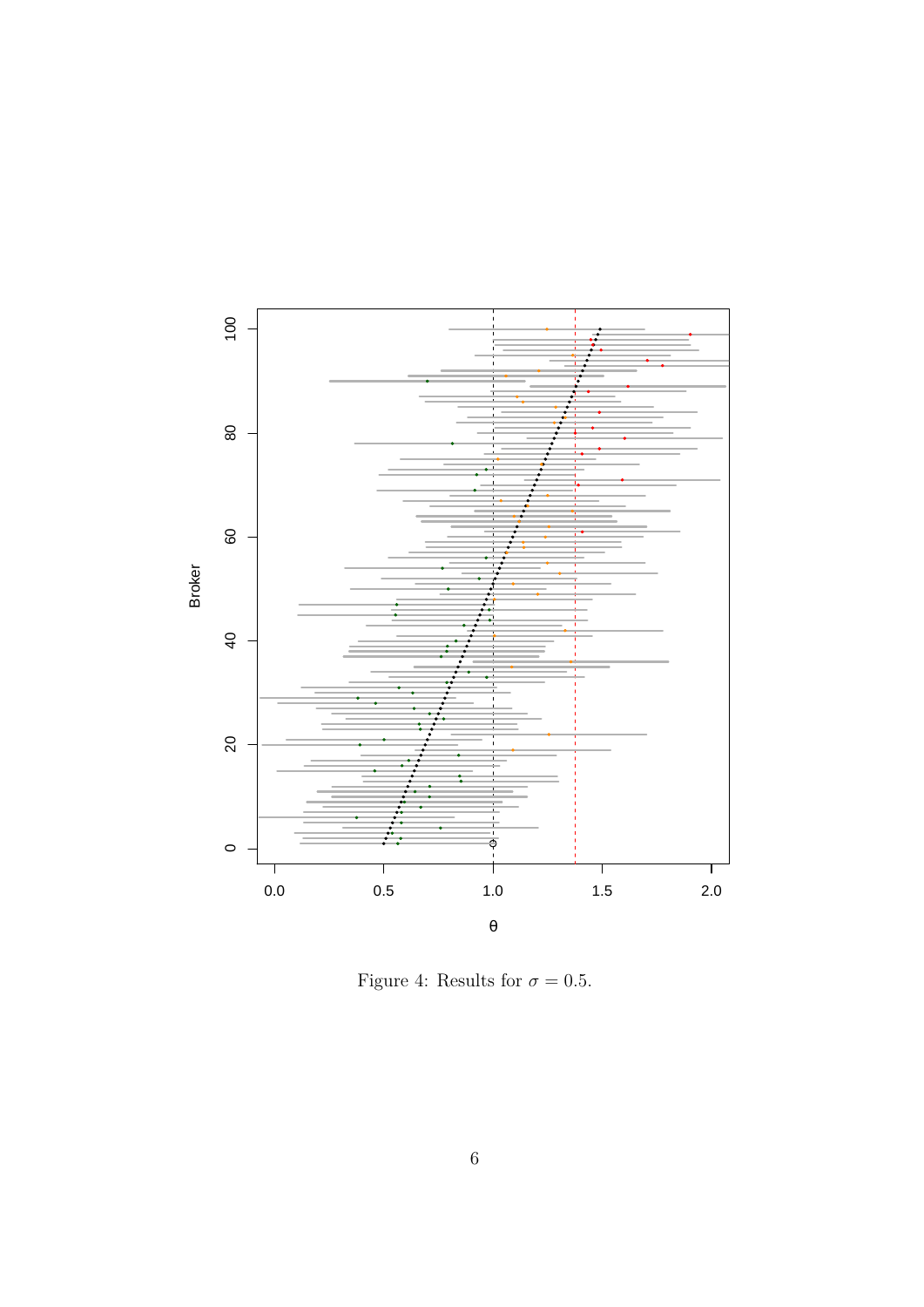# **About the serie and the authors...**

#### **The FAQctuary's**

The FAQctuary's are a series of educational papers dedicated to the insurance sector. Each issue addresses a specific actuarial topic, expressed as a question asked by market players. FAQctuary's are published by members of the Detralytics team and written in a clear and accessible language. The team combines academic expertise and business knowledge. Detralytics was founded to support companies in the advancement of actuarial science and the solving of the profession's future challenges. It is within the scope of this mission that we make our work available through our DetraNotes and FAQctuary's series.

#### **Authors' biographies**

#### **Michel Denuit**

Michel is Scientific Director at Detralytics, as well as a Professor in Actuarial Science at the Université Catholique de Louvain. Michel has established an international career for some two decades and has promoted many technical projects in collaboration with different actuarial market participants. He has written and co-written various books and publications. A full list of his publications is available at : [https://uclouvain.be/en/directories/]( https://uclouvain.be/en/directories/michel.denuit/) [michel.denuit/]( https://uclouvain.be/en/directories/michel.denuit/).

#### **Julien Trufin**

Julien is Scientific Director at Detralytics, as well as a Professor in Actuarial Science at the department of mathematics of the Université Libre de Bruxelles. Julien is a qualified actuary ofthe Instute of Actuaries in Belgium (IA|BE) and has experience as a consultant, as well as a compelling academic background developed in prominent universities such as Université Laval (Canada), UCL and ULB (Belgium).He has written and co-written various books and publications. A full list of his publications is available at : [http://homepages.ulb.ac.be/](http://homepages.ulb.ac.be/ ~jtrufin/) [~jtrufin/](http://homepages.ulb.ac.be/ ~jtrufin/).